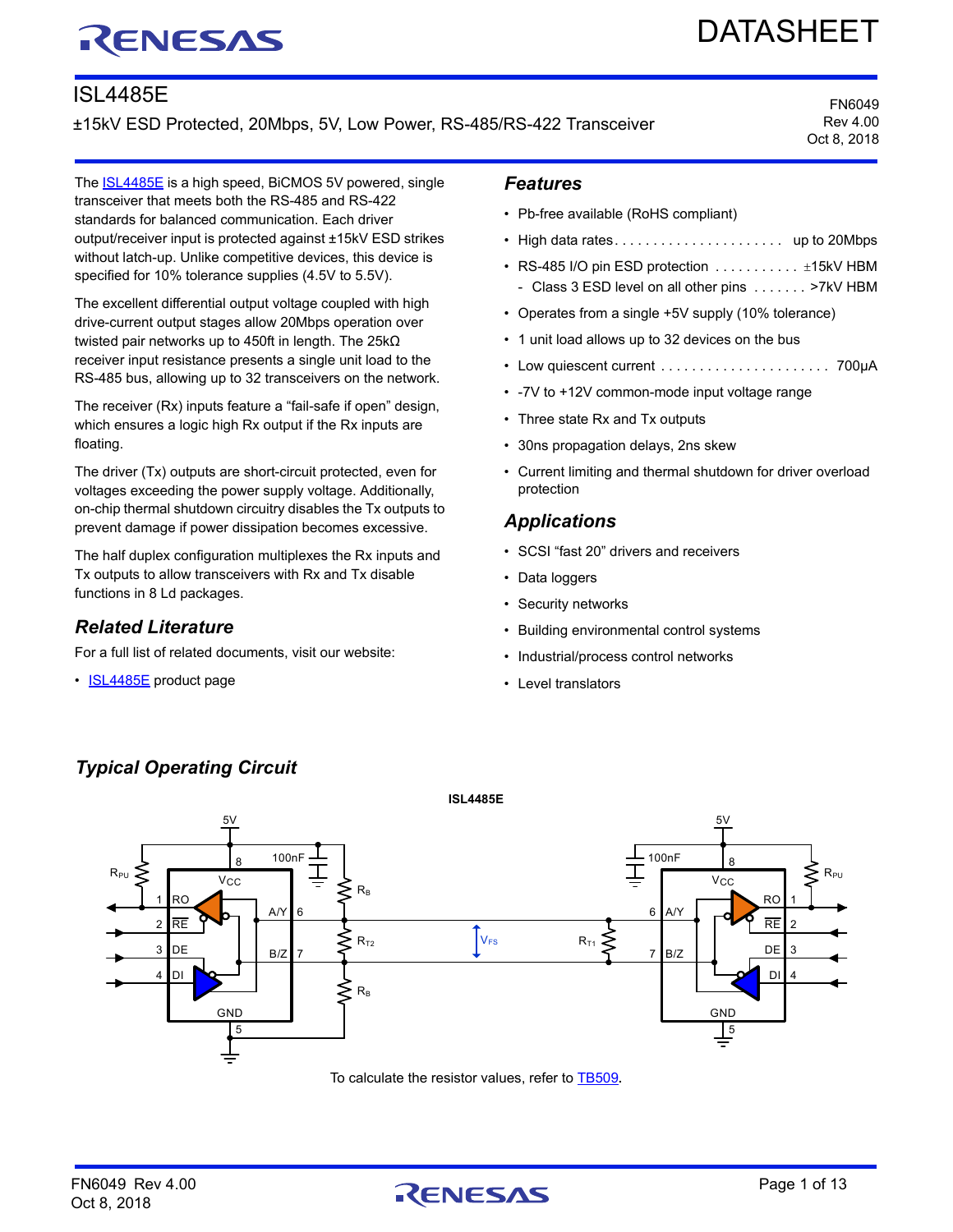# *Ordering Information*

| <b>PART NUMBER</b><br>(Notes 2, <u>3</u> ) | <b>PART MARKING</b> | TEMP. RANGE (°C) | <b>TAPE AND REEL</b><br>(UNITS) (Note 1) | <b>PACKAGE</b><br>(ROHS COMPLIANT)   | PKG. DWG. # |
|--------------------------------------------|---------------------|------------------|------------------------------------------|--------------------------------------|-------------|
| IISL4485EIBZ                               | 4485EIBZ            | $-40$ to $+85$   |                                          | 8 Ld SOIC (Pb-free)                  | M8.15       |
| ISL4485EIBZ-T                              | 4485EIBZ            | $-40$ to $+85$   | 2.5k                                     | 8 Ld SOIC Tape & Reel<br>$(Pb-free)$ | M8.15       |

NOTE:

<span id="page-1-2"></span>1. Refer to **[TB347](https://www.renesas.com/www/doc/tech-brief/tb347.pdf)** for details about reel specifications.

<span id="page-1-0"></span>2. These Pb-free products employ special Pb-free material sets; molding compounds/die attach materials and 100% matte tin plate termination finish, which are RoHS compliant and compatible with both SnPb and Pb-free soldering operations. Pb-free products are MSL classified at Pb-free peak reflow temperatures that meet or exceed the Pb-free requirements of IPC/JEDEC J STD-020.

<span id="page-1-1"></span>3. For Moisture Sensitivity Level (MSL), refer to the **ISL4485E** product information page. For more information, refer to [TB363.](https://www.renesas.com/www/doc/tech-brief/tb363.pdf)

# *Truth Tables*

| <b>TRANSMITTING</b> |               |    |                |        |
|---------------------|---------------|----|----------------|--------|
|                     | <b>INPUTS</b> |    | <b>OUTPUTS</b> |        |
| <b>RE</b>           | DE            | וח | B/Z            | AYY    |
| x                   |               |    |                |        |
|                     |               |    |                |        |
|                     |               |    | High-Z         | High-Z |

| <b>RECEIVING</b> |    |              |               |  |
|------------------|----|--------------|---------------|--|
| <b>INPUTS</b>    |    |              | <b>OUTPUT</b> |  |
| RE               | DE | $A-B$        | <b>RO</b>     |  |
|                  |    | $\geq +0.2V$ |               |  |
|                  | ი  | $\leq -0.2V$ |               |  |
|                  | ŋ  | Inputs Open  |               |  |
|                  | Χ  |              | High-Z        |  |

## *Pinout*



# *Pin Descriptions*

| <b>PIN</b>     | <b>FUNCTION</b>                                                                                                                                           |
|----------------|-----------------------------------------------------------------------------------------------------------------------------------------------------------|
| R <sub>O</sub> | Receiver output: RO is high if $A > B$ by at least 0.2V; RO is low if $A < B$ by 0.2V or more; RO = high if A and B are unconnected (floating).           |
| RE             | Receiver output enable. RO is enabled when RE is low; RO is high impedance when RE is high.                                                               |
| <b>DE</b>      | Driver output enable. The driver outputs, Y and Z, are enabled by bringing DE high. They are high impedance when DE is low.                               |
| DI             | Driver input. A low on DI forces output Y low and output Z high. Similarly, a high on DI forces output Y high and output Z low.                           |
| <b>GND</b>     | Ground connection.                                                                                                                                        |
| AY             | ±15kV HBM ESD protected, noninverting receiver input and noninverting driver output. Pin is an input (A) if DE = 0; pin is an output (Y)<br>if $DE = 1$ . |
| B/Z            | $\pm$ 15kV HBM ESD protected, inverting receiver input and inverting driver output. Pin is an input (B) if DE = 0; pin is an output (Z) if<br>$DE = 1$ .  |
| $V_{\rm CC}$   | System power supply input (4.5V to 5.5V).                                                                                                                 |

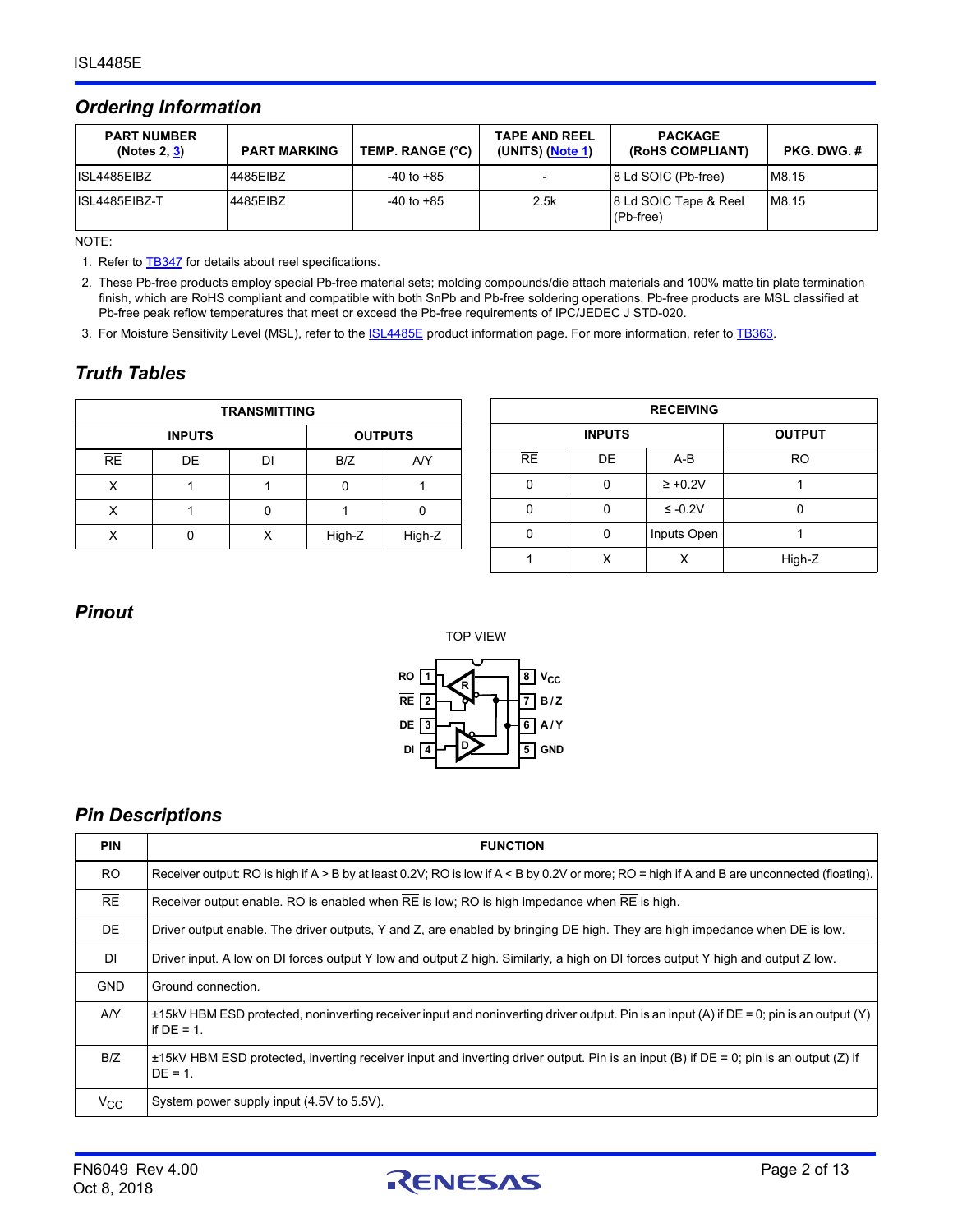#### <span id="page-2-1"></span>Absolute Maximum Ratings **Thermal Information**

| Input Voltages                |
|-------------------------------|
|                               |
| Input / Output Voltages       |
|                               |
|                               |
| <b>Short-Circuit Duration</b> |
|                               |
|                               |
|                               |

#### **Operating Conditions**

| Temperature Range |  |
|-------------------|--|
|                   |  |

| Thermal Resistance (Typical, Note 4)                | $\theta_{IA}$ (°C/W) |
|-----------------------------------------------------|----------------------|
|                                                     |                      |
| Maximum Junction Temperature (Plastic Package)  150 |                      |
| Maximum Storage Temperature Range-65°C to +150      |                      |
| Maximum Lead Temperature (Soldering 10s) 300        |                      |
| (Lead Tips Only)                                    |                      |

*CAUTION: Stresses above those listed in ["Absolute Maximum Ratings"](#page-2-1) can permanently damage the device. This is a stress only rating and operation of the device at these or any other conditions above those indicated in the operational sections of this specification is not implied.*

#### NOTE:

<span id="page-2-2"></span>4.  $\theta_{JA}$  is measured with the component mounted on a low-effective thermal conductivity test board in free air. See  $\frac{TB379}{IB379}$  for details.

#### <span id="page-2-0"></span>**Electrical Specifications** Test Conditions: V<sub>CC</sub> = 4.5V to 5.5V; unless otherwise specified. Typicals are at V<sub>CC</sub> = 5V, T<sub>A</sub> = +25°C, <u>Note 5</u>

| <b>PARAMETER</b>                                                                                        | <b>SYMBOL</b>                              | <b>TEST CONDITIONS</b>                               |                | <b>TEMP</b><br>$(^{\circ}C)$ | <b>MIN</b>               | <b>TYP</b>               | <b>MAX</b>               | <b>UNIT</b> |
|---------------------------------------------------------------------------------------------------------|--------------------------------------------|------------------------------------------------------|----------------|------------------------------|--------------------------|--------------------------|--------------------------|-------------|
| <b>DC CHARACTERISTICS</b>                                                                               |                                            |                                                      |                |                              |                          |                          |                          |             |
| Driver Differential $V_{\text{OUT}}$ (no load)                                                          | V <sub>OD1</sub>                           |                                                      |                | Full                         | $\overline{\phantom{a}}$ | $\overline{\phantom{a}}$ | $V_{CC}$                 | $\vee$      |
| Driver Differential V <sub>OUT</sub> (with load)                                                        | V <sub>OD2</sub>                           | $R = 50\Omega$ (RS-422), (Figure 1)                  |                | Full                         | $\overline{2}$           | 3                        |                          | $\vee$      |
|                                                                                                         |                                            | $R = 27\Omega$ (RS-485), (Figure 1)                  |                | Full                         | 1.5                      | 2.3                      | 5                        | $\vee$      |
| Change in Magnitude of Driver<br>Differential $V_{\bigcap I}$ for<br><b>Complementary Output States</b> | $\Delta V_{OD}$                            | $R = 27\Omega$ or 50 $\Omega$ , (Figure 1)           |                | Full                         | $\overline{\phantom{a}}$ | 0.01                     | 0.2                      | $\vee$      |
| Driver Common-Mode VOUT                                                                                 | $V_{OC}$                                   | R = 27 $\Omega$ or 50 $\Omega$ , (Figure 1)          |                | Full                         | $\overline{\phantom{a}}$ |                          | 3                        | $\vee$      |
| Change in Magnitude of Driver<br>Common-Mode V <sub>OUT</sub> for<br><b>Complementary Output States</b> | $\Delta V_{\rm OC}$                        | R = 27 $\Omega$ or 50 $\Omega$ , (Figure 1)          |                | Full                         | $\overline{\phantom{a}}$ | 0.01                     | 0.2                      | $\vee$      |
| Logic Input High Voltage                                                                                | V <sub>IH</sub>                            | $DE$ , $DI$ , $RE$                                   |                | Full                         | $\overline{2}$           | $\blacksquare$           | $\overline{\phantom{0}}$ | $\vee$      |
| Logic Input Low Voltage                                                                                 | $V_{IL}$                                   | $DE$ , $DI$ , $RE$                                   |                | Full                         | $\overline{a}$           | $\overline{\phantom{a}}$ | 0.8                      | V           |
| Logic Input Current                                                                                     | l <sub>IN1</sub>                           | $DE$ , $DI$ , $RE$                                   |                |                              | $-25$                    | $\overline{\phantom{0}}$ | 25                       | μA          |
| Input Current (A, B), (Note 8)                                                                          | l <sub>IN2</sub>                           | DE = $0V$ , $V_{CC}$ = $0V$ or                       | $V_{IN}$ = 12V | Full                         | $\overline{\phantom{a}}$ | $\overline{\phantom{a}}$ | 1                        | mA          |
|                                                                                                         |                                            | 4.5V to 5.5V                                         | $V_{IN} = -7V$ | Full                         | $\overline{a}$           | $\overline{a}$           | $-0.8$                   | mA          |
| <b>Receiver Differential Threshold</b><br>Voltage                                                       | V <sub>TH</sub>                            | $-7V \leq V_{CM} \leq 12V$                           |                | Full                         | $-0.2$                   |                          | 0.2                      | $\vee$      |
| Receiver Input Hysteresis                                                                               | $\Delta V$ TH                              | $V_{CM} = 0V$                                        |                | 25                           | $\overline{\phantom{a}}$ | 70                       | $\overline{\phantom{a}}$ | mV          |
| Receiver Output High Voltage                                                                            | V <sub>OH</sub>                            | $I_{\text{O}}$ = -4mA, $V_{\text{ID}}$ = 200mV       |                | Full                         | 3.5                      | 4                        |                          | V           |
| Receiver Output Low Voltage                                                                             | VOL                                        | $I_{\text{O}}$ = -4mA, $V_{\text{ID}}$ = 200mV       |                | Full                         | $\overline{\phantom{a}}$ | 0.1                      | 0.4                      | $\vee$      |
| Three-State (High Impedance)<br><b>Receiver Output Current</b>                                          | $I_{OZR}$                                  | $0.4V \le V_O \le 2.4V$                              |                | Full                         | $\overline{\phantom{a}}$ | $\overline{\phantom{a}}$ | ±1                       | μA          |
| Receiver Input Resistance                                                                               | $R_{IN}$                                   | $-7V \leq V_{CM} \leq 12V$                           |                | Full                         | 12                       | 25                       | $\overline{a}$           | kΩ          |
| No-Load Supply Current, (Note 6)                                                                        | DI, $RE = 0V$ or $V_{CC}$<br>$_{\rm{loc}}$ |                                                      | $DE = V_{CC}$  | Full                         | $\overline{\phantom{a}}$ | 700                      | 900                      | μA          |
|                                                                                                         |                                            |                                                      | $DE = 0V$      | Full                         | $\overline{\phantom{a}}$ | 500                      | 565                      | μA          |
| Driver Short-Circuit Current,<br>$V_{\Omega}$ = High or Low                                             | I <sub>OSD1</sub>                          | DE = $V_{CC}$ , -7V ≤ $V_Y$ or $V_Z$ ≤ 12V, (Note 7) |                | Full                         | 35                       | $\overline{a}$           | 250                      | mA          |

Oct 8, 2018

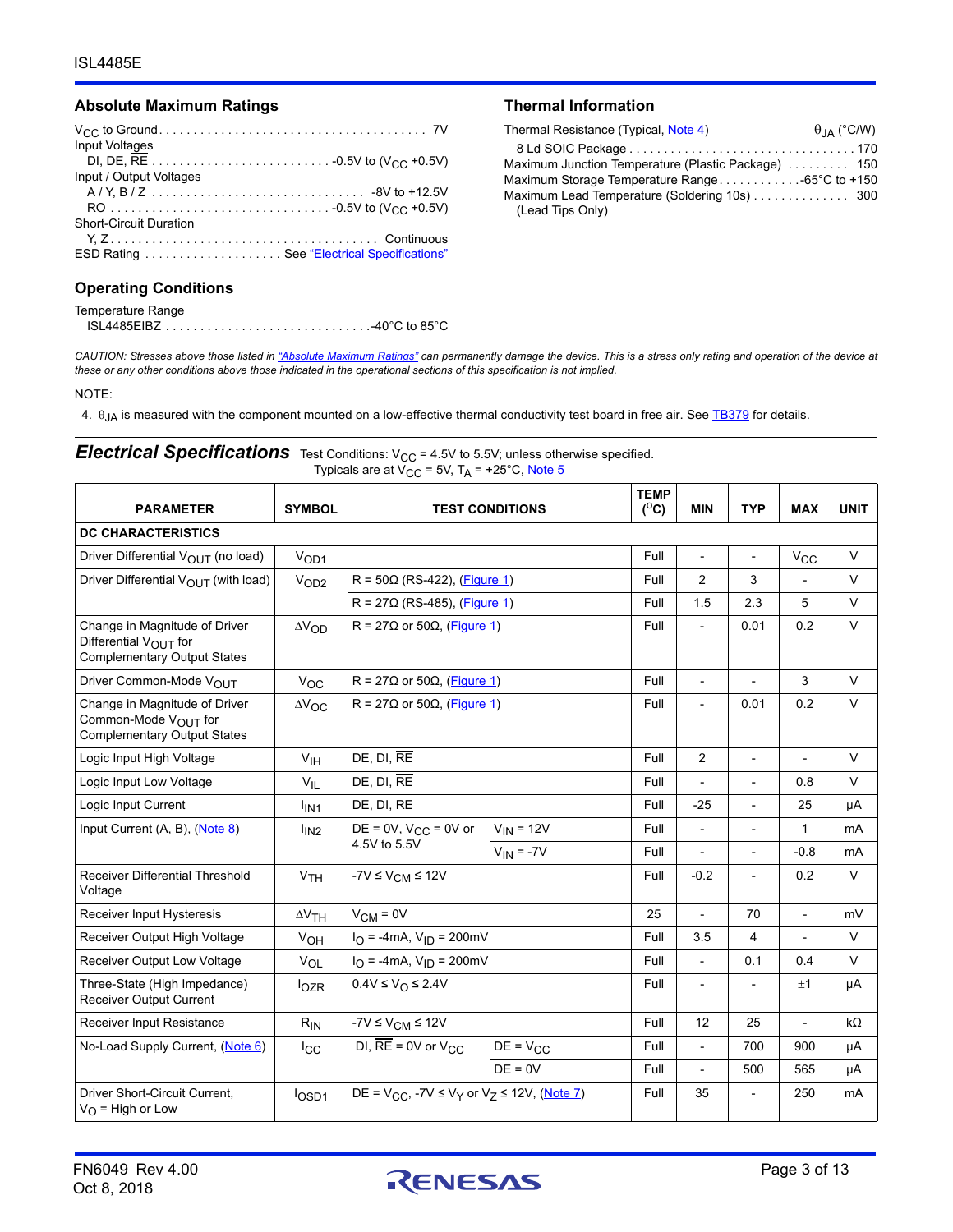#### **Electrical Specifications** Test Conditions: V<sub>CC</sub> = 4.5V to 5.5V; unless otherwise specified. Typicals are at V<sub>CC</sub> = 5V, T<sub>A</sub> = +25°C, <u>Note 5</u> (Continued)

| <b>PARAMETER</b>                                    | <b>SYMBOL</b>                       | <b>TEST CONDITIONS</b>                                                        | <b>TEMP</b><br>$(^{\circ}C)$ | <b>MIN</b>               | <b>TYP</b>               | <b>MAX</b>               | <b>UNIT</b> |
|-----------------------------------------------------|-------------------------------------|-------------------------------------------------------------------------------|------------------------------|--------------------------|--------------------------|--------------------------|-------------|
| <b>Receiver Short-Circuit Current</b>               | $I_{\text{OSR}}$                    | $0V \leq V_O \leq V_{CC}$                                                     | Full                         | $\overline{7}$           | $\overline{\phantom{a}}$ | 85                       | mA          |
| <b>SWITCHING CHARACTERISTICS</b>                    |                                     |                                                                               |                              |                          |                          |                          |             |
| Driver Input to Output Delay                        | t <sub>PLH</sub> , t <sub>PHL</sub> | $R_{\text{DIFF}} = 54\Omega$ , C <sub>L</sub> = 100pF, (Figure 2)             | Full                         | 15                       | 30                       | 50                       | ns          |
| Driver Output Skew                                  | t <sub>SKEW</sub>                   | $R_{\text{DIFF}} = 54\Omega$ , C <sub>1</sub> = 100pF, (Figure 2)             | Full                         | $\overline{\phantom{a}}$ | 1.3                      | 5                        | ns          |
| Driver Differential Rise or Fall Time               | $t_{\mathsf{R}}, t_{\mathsf{F}}$    | $R_{\text{DIFF}}$ = 54 $\Omega$ , C <sub>L</sub> = 100pF, ( <b>Figure 2</b> ) | Full                         | 3                        | 11                       | 25                       | ns          |
| Driver Enable to Output High                        | tzн                                 | $C_L$ = 100pF, SW = GND, ( <i>Figure 3</i> )                                  | Full                         | $\overline{\phantom{a}}$ | 17                       | 30                       | ns          |
| Driver Enable to Output Low                         | $t_{ZL}$                            | $C_L$ = 100pF, SW = $V_{CC}$ , (Figure 3)                                     | Full                         | $\overline{\phantom{a}}$ | 14                       | 30                       | ns          |
| Driver Disable from Output High                     | t <sub>HZ</sub>                     | $C_L$ = 15pF, SW = GND, ( <i>Figure 3</i> )                                   | Full                         | $\overline{\phantom{a}}$ | 19                       | 30                       | ns          |
| Driver Disable from Output Low                      | t <sub>LZ</sub>                     | $C_L$ = 15pF, SW = $V_{CC}$ , (Figure 3)                                      | Full                         | $\overline{\phantom{a}}$ | 13                       | 30                       | ns          |
| Driver Maximum Data Rate                            | f <sub>MAXD</sub>                   | $V_{OD}$ $\geq$ 1.5V $\vert$ , (Figure 4, Note 9)                             | Full                         | 20                       | $\overline{\phantom{a}}$ | $\overline{\phantom{a}}$ | <b>Mbps</b> |
| Receiver Input to Output Delay                      | tp <sub>LH</sub> , tp <sub>HL</sub> | Figure 5                                                                      | Full                         | 20                       | 40                       | 70                       | ns          |
| Receiver Skew   t <sub>PLH</sub> - t <sub>PHL</sub> | t <sub>SKD</sub>                    | Figure 5                                                                      | Full                         | $\overline{\phantom{a}}$ | 3                        | 10                       | ns          |
| Receiver Enable to Output High                      | tzн                                 | $C_L$ = 15pF, SW = GND, (Figure 6)                                            | Full                         | $\overline{\phantom{a}}$ | 9                        | 25                       | ns          |
| Receiver Enable to Output Low                       | $t_{71}$                            | $C_1 = 15pF$ , SW = V <sub>CC</sub> , (Figure 6)                              | Full                         | $\blacksquare$           | 9                        | 25                       | ns          |
| Receiver Disable from Output High                   | t <sub>HZ</sub>                     | $C_1$ = 15pF, SW = GND, (Figure 6)                                            | Full                         | $\blacksquare$           | 9                        | 25                       | ns          |
| Receiver Disable from Output Low                    | $t_{LZ}$                            | $C_L$ = 15pF, SW = $V_{CC}$ , (Figure 6)                                      | Full                         | $\overline{\phantom{a}}$ | 9                        | 25                       | ns          |
| Receiver Maximum Data Rate                          | f <sub>MAXR</sub>                   | $C_L$ = 15pF, $V_{ID} \ge 1.5V$ (Note 9)                                      | Full                         | 20                       | $\overline{\phantom{a}}$ | $\overline{\phantom{a}}$ | Mbps        |
| <b>ESD PERFORMANCE</b>                              |                                     |                                                                               |                              |                          |                          |                          |             |
| RS-485 Pins (A/Y, B/Z)                              |                                     | Human Body Model                                                              | 25                           | $\overline{\phantom{a}}$ | ±15                      | $\blacksquare$           | kV          |
| All Other Pins                                      |                                     |                                                                               | 25                           | $\overline{\phantom{a}}$ | >±7                      | $\overline{\phantom{a}}$ | kV          |

NOTE:

<span id="page-3-0"></span>5. All currents into device pins are positive; all currents out of device pins are negative. All voltages are referenced to device ground unless otherwise specified.

<span id="page-3-1"></span>6. Supply current specification is valid for loaded drivers when DE = 0V.

<span id="page-3-2"></span>7. Applies to peak current. See ["Typical Performance Curves"](#page-7-0) for more information.

<span id="page-3-3"></span>8. Devices meeting these limits are denoted as "single unit load (1 UL)" transceivers. The RS-485 standard allows up to 32 unit loads on the bus.

<span id="page-3-5"></span>9. Guaranteed by characterization, but not tested.

# *Test Circuits and Waveforms*



**FIGURE 1. DRIVER V<sub>OD</sub> AND V<sub>OC</sub>** 

<span id="page-3-4"></span>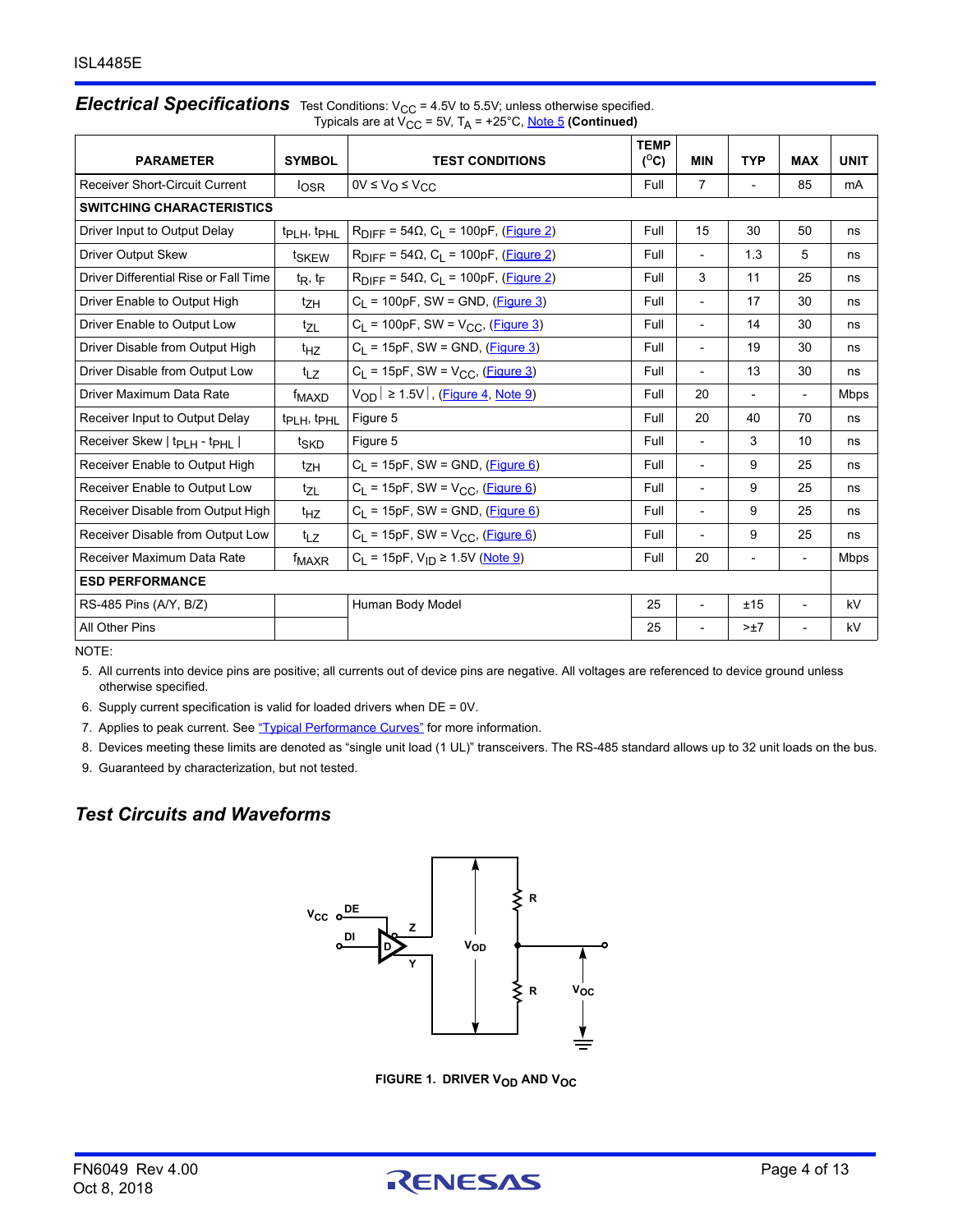







**SKEW = |CROSSING PT. OF Y & Z - CROSSING PT. OF Y & Z**

**FIGURE 2A. TEST CIRCUIT FIGURE 2B. MEASUREMENT POINTS**

**FIGURE 2. DRIVER PROPAGATION DELAY AND DIFFERENTIAL TRANSITION TIMES**

<span id="page-4-0"></span>

<span id="page-4-1"></span>**FIGURE 3. DRIVER ENABLE AND DISABLE TIMES**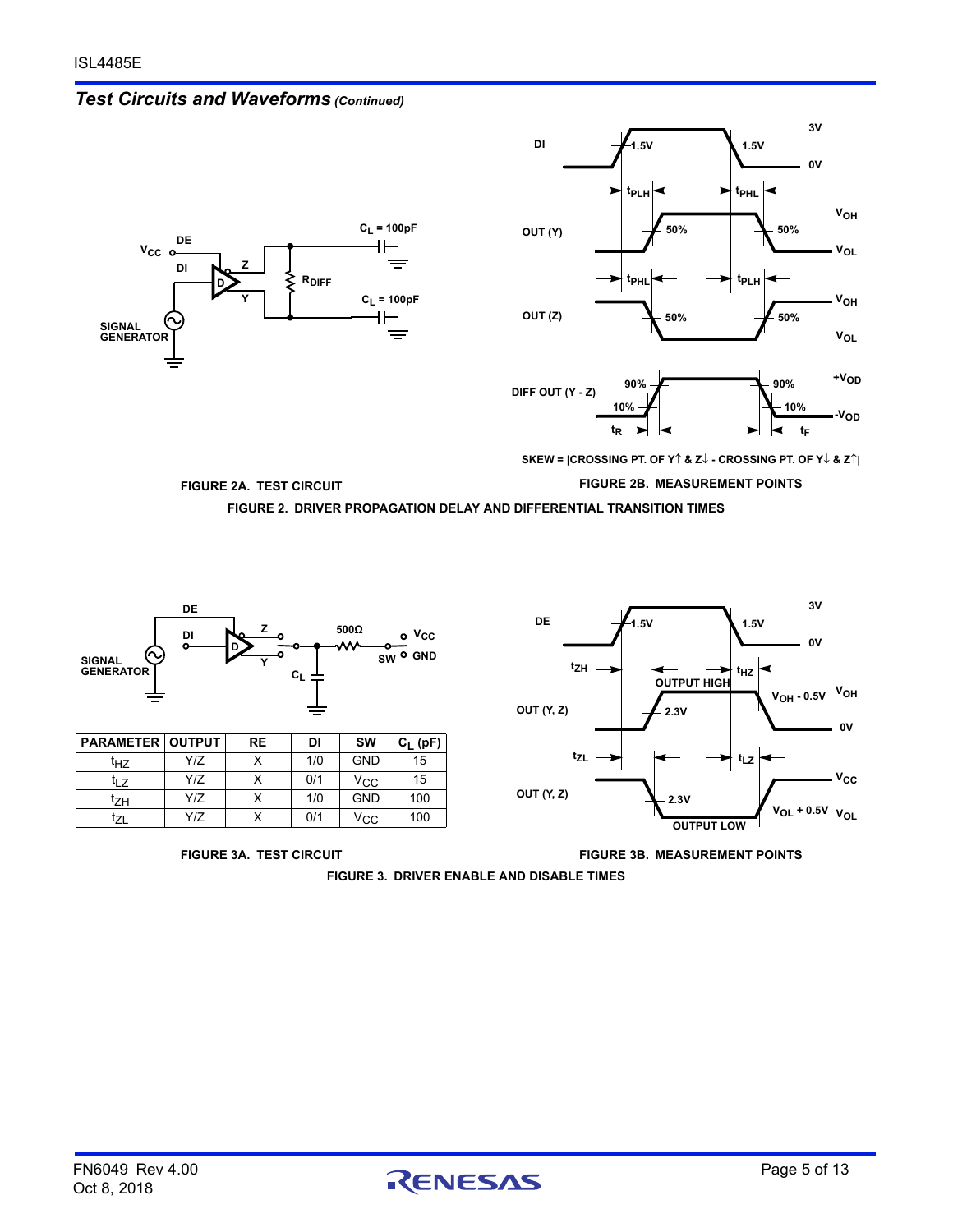# *Test Circuits and Waveforms (Continued)*









<span id="page-5-0"></span>



**FIGURE 5A. TEST CIRCUIT FIGURE 5B. MEASUREMENT POINTS**

**FIGURE 5. RECEIVER PROPAGATION DELAY**



| <b>PARAMETER</b> | DE |         | <b>SW</b>  |
|------------------|----|---------|------------|
| tнz              |    | $+1.5V$ | <b>GND</b> |
| J7               |    | $-1.5V$ | Vcc        |
| t <sub>ZH</sub>  |    | $+1.5V$ | <b>GND</b> |
| 71               |    | $-1.5V$ | Vcc.       |



<span id="page-5-1"></span>**FIGURE 6A. TEST CIRCUIT FIGURE 6B. MEASUREMENT POINTS**

**FIGURE 6. RECEIVER ENABLE AND DISABLE TIMES**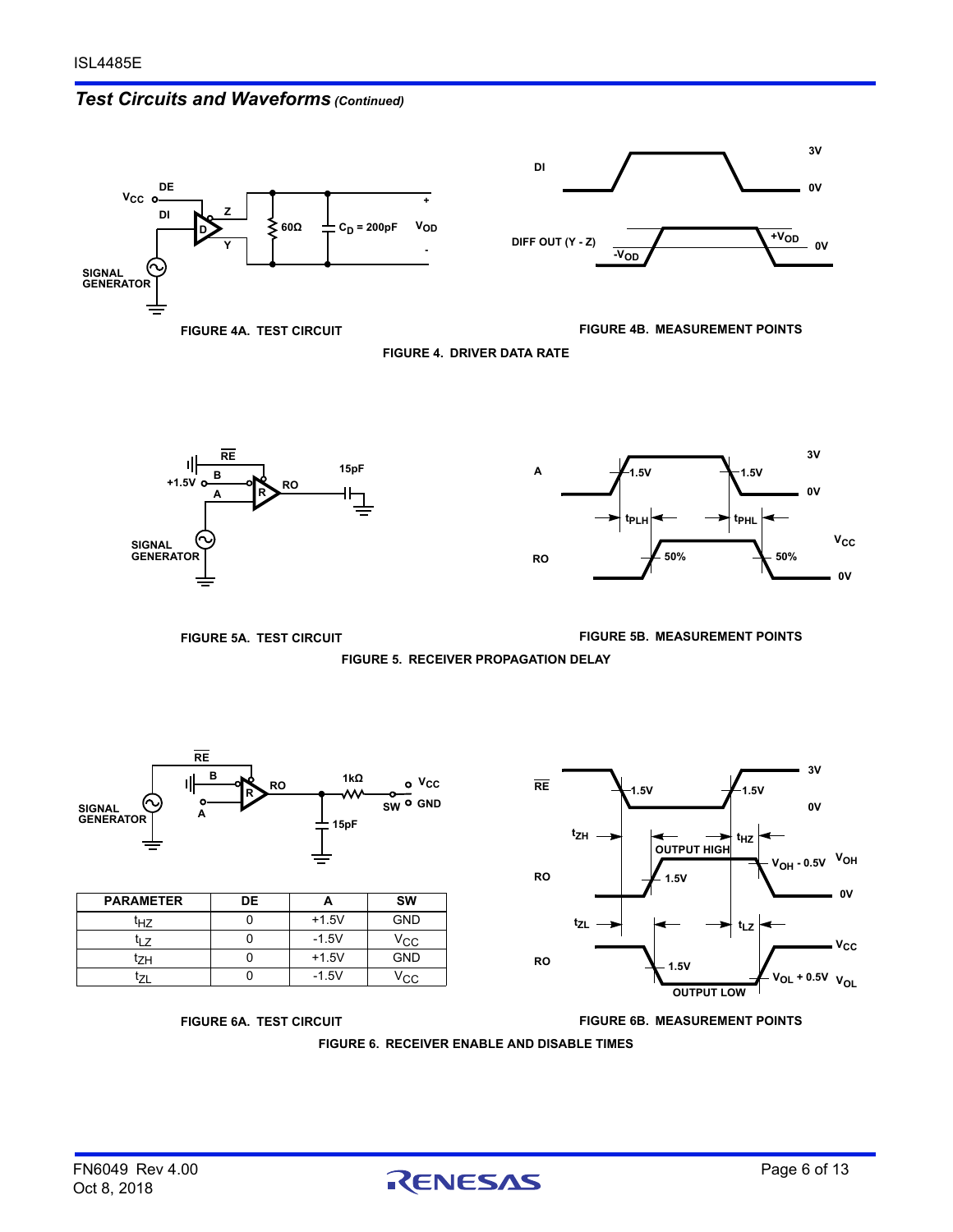# *Application Information*

RS-485 and RS-422 are differential (balanced) data transmission standards for use in long haul or noisy environments. RS-422 is a subset of RS-485, so RS-485 transceivers are also RS-422 compliant. RS-422 is a point-to-multipoint (multidrop) standard that allows only one driver and up to 10 receivers on each bus (assuming one unit load devices). RS-485 is a true multipoint standard that allows up to 32 one unit load devices (any combination of drivers and receivers) on each bus. To allow for multipoint operation, the RS-485 specification requires that drivers must handle bus contention without sustaining any damage.

An important advantage of RS-485 is the extended Common-Mode Range (CMR). The CMR specifies that the driver outputs and receiver inputs withstand signals that range from +12V to -7V. RS-422 and RS-485 are intended for runs as long as 4000ft, so the wide CMR is necessary to handle ground potential differences and voltages induced in the cable by external fields.

#### *Receiver Features*

The ISL4485E uses a differential input receiver for maximum noise immunity and common-mode rejection. Input sensitivity is 200mV, as required by the RS-422 and RS-485 specifications.

Receiver input impedance surpasses the RS-422 specification of 4kΩ and meets the RS-485 unit load requirement of 12kΩ minimum.

Receiver inputs function with common-mode voltages as great as  $\pm$ 7V outside the power supplies (+12V and -7V), making them ideal for long networks in which induced voltages are a realistic concern.

The receiver includes a "fail-safe if open" function that guarantees a high level receiver output if the receiver inputs are unconnected (floating). The output is three-statable using the active low RE input, and the receiver meets the 20Mbps data rate.

## *Driver Features*

The RS-485/422 driver is a differential output device that delivers at least 1.5V across a 54Ω load (RS-485) and at least 2V across a 100Ω load (RS-422). The ISL4485E driver features low propagation delay skew to maximize bit width and to minimize EMI, and the outputs are three-statable using the active high DE input.

The ISL4485E driver outputs are not slew rate limited, so faster output transition times allow data rates up to 20Mbps.

#### *Data Rate, Cables, and Terminations*

Twisted pair cable is the cable of choice for RS-485/422 networks. Twisted pair cables pick up noise and other electromagnetically induced voltages as common-mode signals that are effectively rejected by the differential receivers in these ICs.

RS-485/422 are intended for network lengths up to 4000ft, but the maximum transmission length decreases as the data rate increases. According to guidelines in the RS-422 specification, a 20Mbps network should be limited to less than 50ft of 24 AWG twisted pair. However, the ISL4485E's large differential voltage swing, fast transition times, and high drive-current output stages allow operation at 20Mbps in RS-485/422 networks as long as 450ft. [Figure 7 on page 8](#page-7-1) details ISL4485E operation at 20Mbps driving 300ft of CAT 5 cable terminated in 120 $\Omega$  at the driver and the receiver (that is, double terminated). The acceptance criteria for this test was the ability of the driver to deliver a 1.5V differential signal to the receiver at the end of the cable ( $|A-B| \ge 1.5V$ ). If a more liberal acceptance criteria is used, the distance can be further extended. For example, [Figure 8 on page 8](#page-7-2) illustrates the performance in the same configuration but with a cable length of 450ft and an acceptance criteria of no more than 6dB attenuation across the cable ( $|A-B| = |Y-Z|/2$ ).

Driver differential output voltage decreases with increasing differential load capacitance, so maintaining a 1.5V differential output requires a data rate reduction as shown in **Figure 9 on** [page 8](#page-7-3).

To minimize reflections, proper termination is imperative when using this 20Mbps device. In point-to-point or point-to-multipoint (single driver on bus) networks, terminate the main cable in its characteristic impedance (typically 120Ω) at the end farthest from the driver. In multi-receiver applications, keep stubs connecting receivers to the main cable as short as possible (preferably less than 12in). Multipoint (multi-driver) systems require that the main cable be terminated in its characteristic impedance at both ends. Keep stubs connecting a transceiver to the main cable as short as possible.

#### *Built-In Driver Overload Protection*

The RS-485 specification requires that drivers survive worst case bus contentions undamaged. The ISL4485E device meets this requirement with driver output short-circuit current limits and on-chip thermal shutdown circuitry.

The driver output stages incorporate short-circuit current limiting circuitry, ensuring that the output current never exceeds the RS-485 specification even at the common-mode voltage range extremes. These devices also use a foldback circuit that reduces the short-circuit current (and the power dissipation) when the contending voltage exceeds either supply.

In the event of a major short-circuit condition, this device's thermal shutdown feature disables the drivers whenever the die temperature becomes excessive. This eliminates the power dissipation, allowing the die to cool. The drivers automatically reenable after the die temperature drops about 15°C. If the condition persists, the thermal shutdown/reenable cycle repeats until the fault is cleared. Receivers stay operational during thermal shutdown.

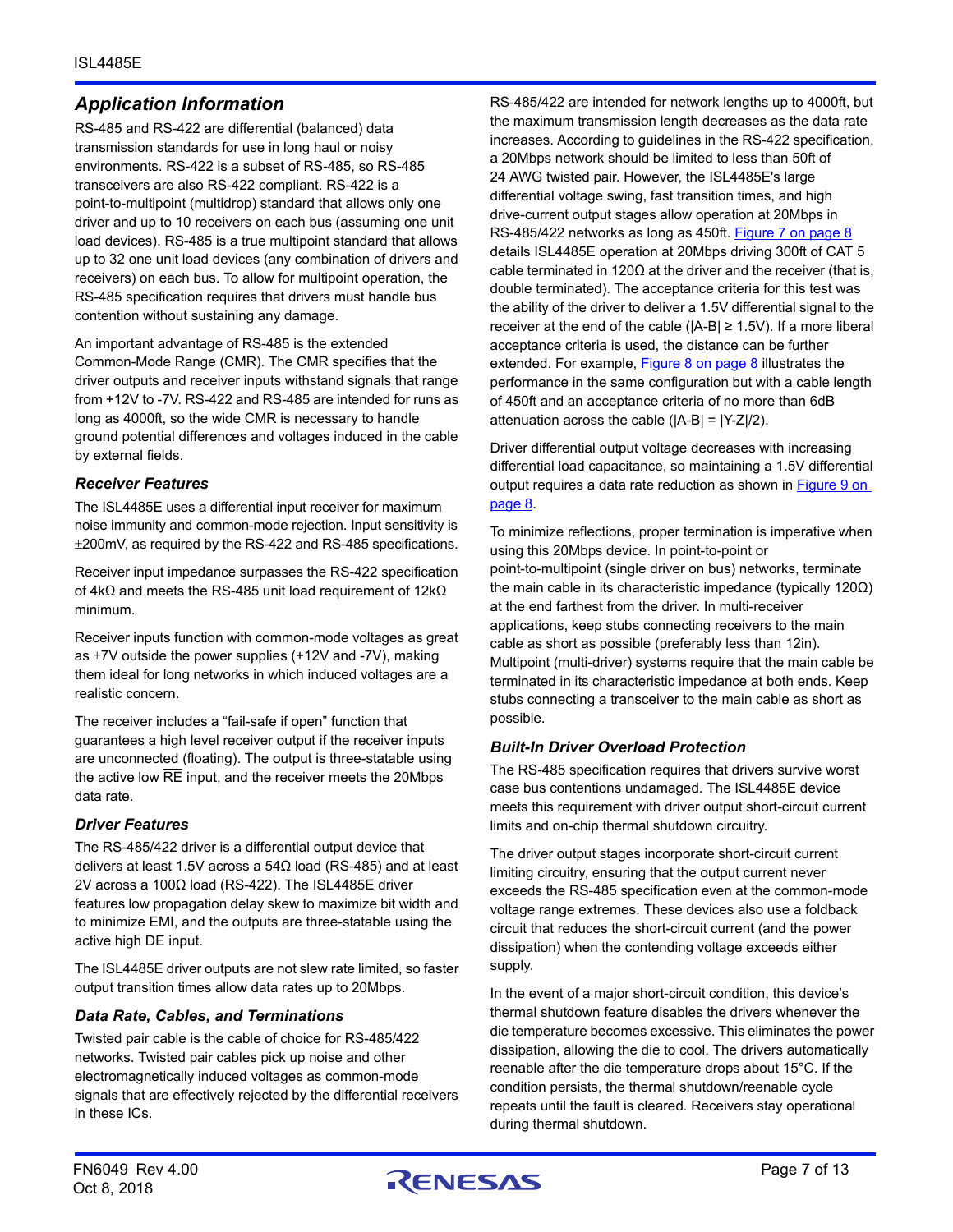# *ESD Protection*

All pins on these interface devices include class 3 Human Body Model (HBM) ESD protection structures, but the RS-485 pins (driver outputs and receiver inputs) incorporate advanced structures allowing them to survive ESD events in excess of  $±15kV$  HBM. The RS-485 pins are particularly vulnerable to ESD damage because they typically connect to an exposed port on the exterior of the finished product. Simply touching the port pins or connecting a cable can cause an ESD event that destroys unprotected ICs. The ISL4485E ESD structures protect the device whether or not it is powered up, protect without allowing any latchup mechanism to activate, and without degrading the RS-485 CMR of -7V to +12V. This built-in ESD protection eliminates the need for board level

protection structures (for example, transient suppression diodes) and the associated undesirable capacitive load that they cause.

#### *Human Body Model Testing*

This test method emulates the ESD event delivered to an IC during human handling. The tester delivers the charge stored on a 100pF capacitor through a 1.5kΩ current limiting resistor into the pin under test. The HBM method determines an IC's ability to withstand the ESD events typically present during handling and manufacturing.

The RS-485 pin survivability on this high ESD device has been characterized to be in excess of  $\pm$ 15kV, for discharges to GND.

<span id="page-7-0"></span>**Typical Performance Curves**  $V_{CC} = 5V$ , T<sub>A</sub> = 25<sup>o</sup>C, Unless Otherwise Specified

<span id="page-7-1"></span>



<span id="page-7-2"></span>**FIGURE 8. DRIVER AND RECEIVER WAVEFORMS DRIVING 450FT OF CABLE (DOUBLE TERMINATED)** 

<span id="page-7-3"></span>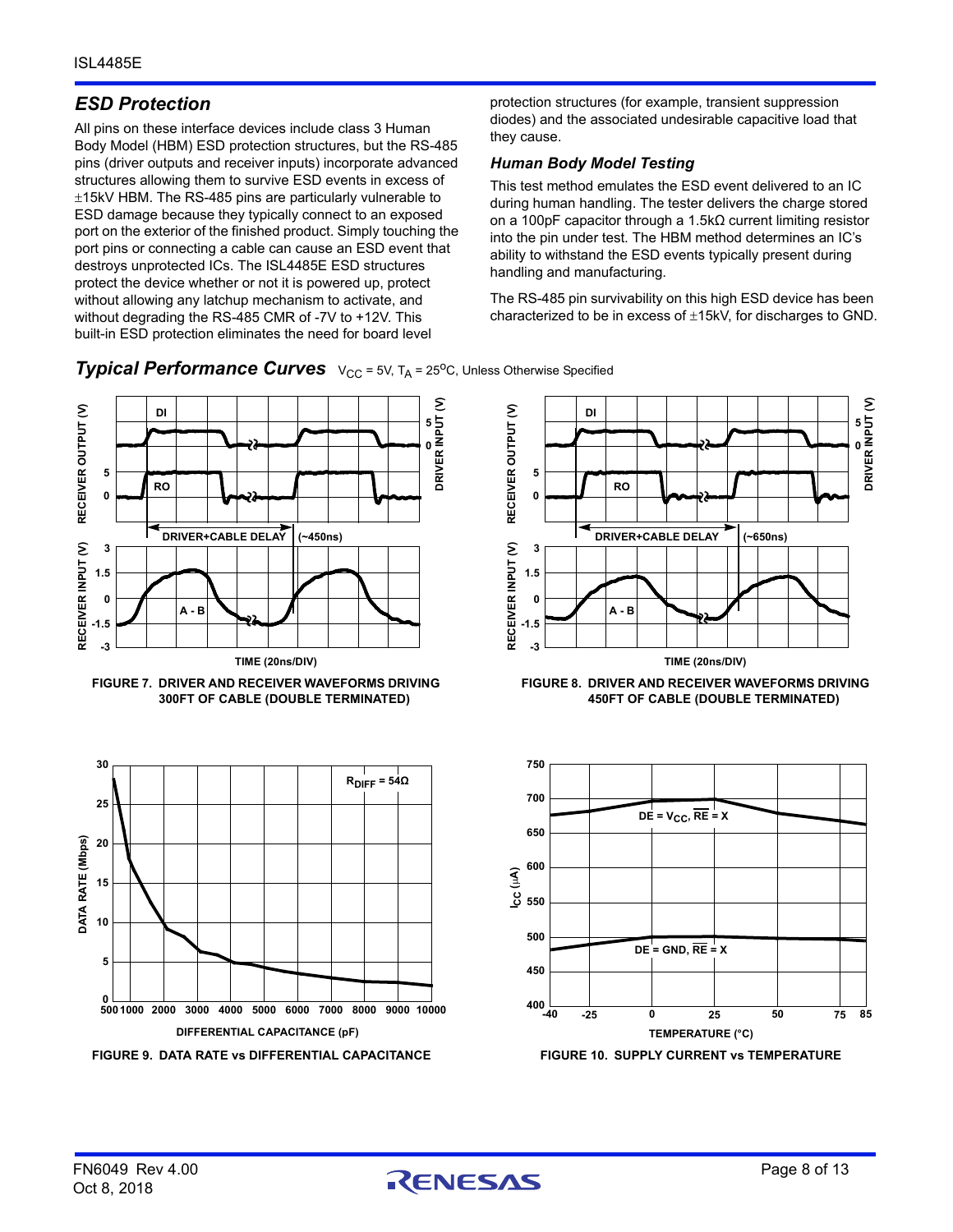# **Typical Performance Curves** (Continued) V<sub>CC</sub> = 5V, T<sub>A</sub> = 25<sup>o</sup>C, Unless Otherwise Specified







**FIGURE 13. DRIVER PROPAGATION DELAY vs TEMPERATURE**



**FIGURE 12. DRIVER DIFFERENTIAL OUTPUT VOLTAGE vs TEMPERATURE**



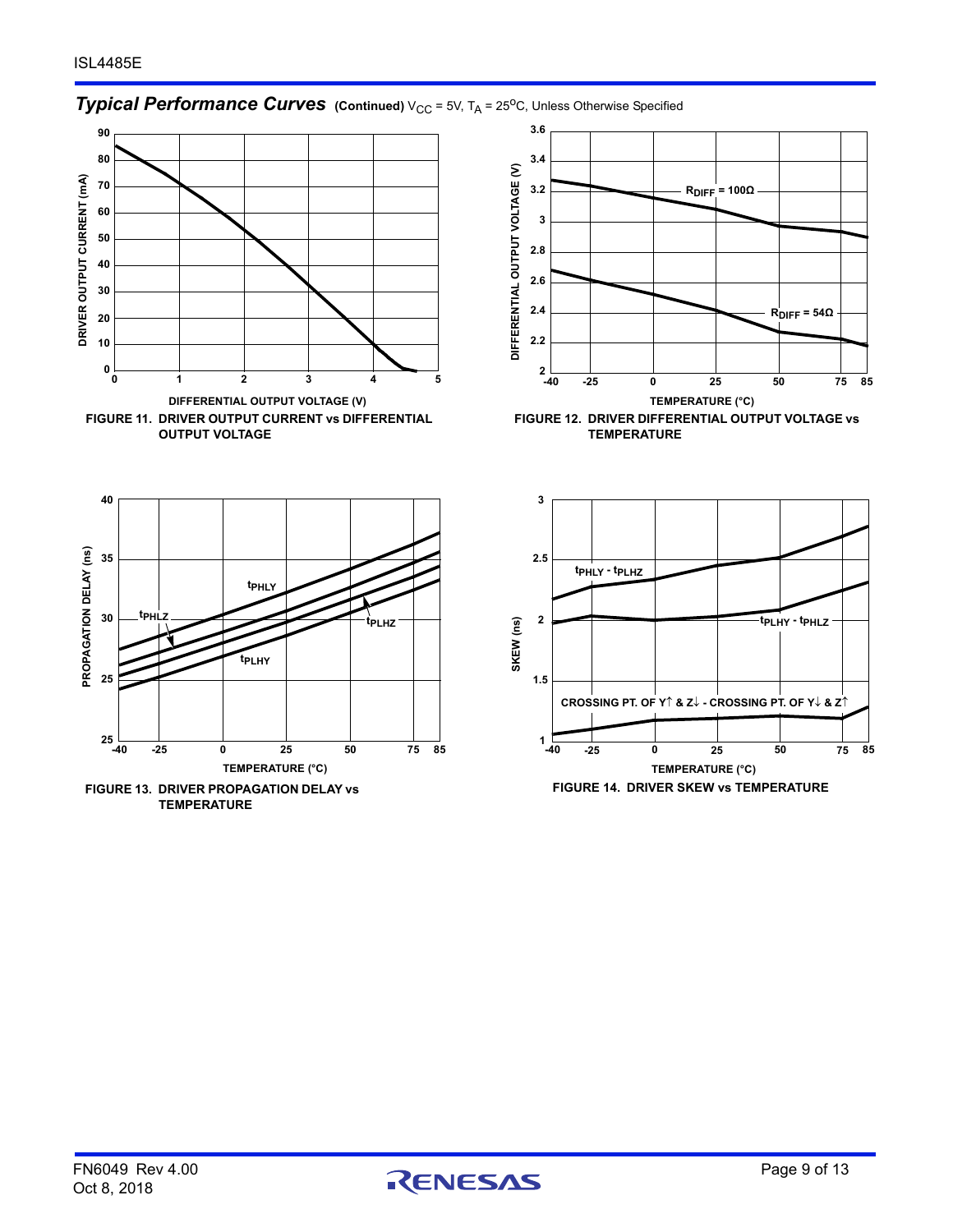# **Typical Performance Curves** (Continued) V<sub>CC</sub> = 5V, T<sub>A</sub> = 25<sup>o</sup>C, Unless Otherwise Specified





### *Die Characteristics*

**SUBSTRATE POTENTIAL (POWERED UP):**

GND

#### **TRANSISTOR COUNT:**

518

#### **PROCESS:**

Si Gate CMOS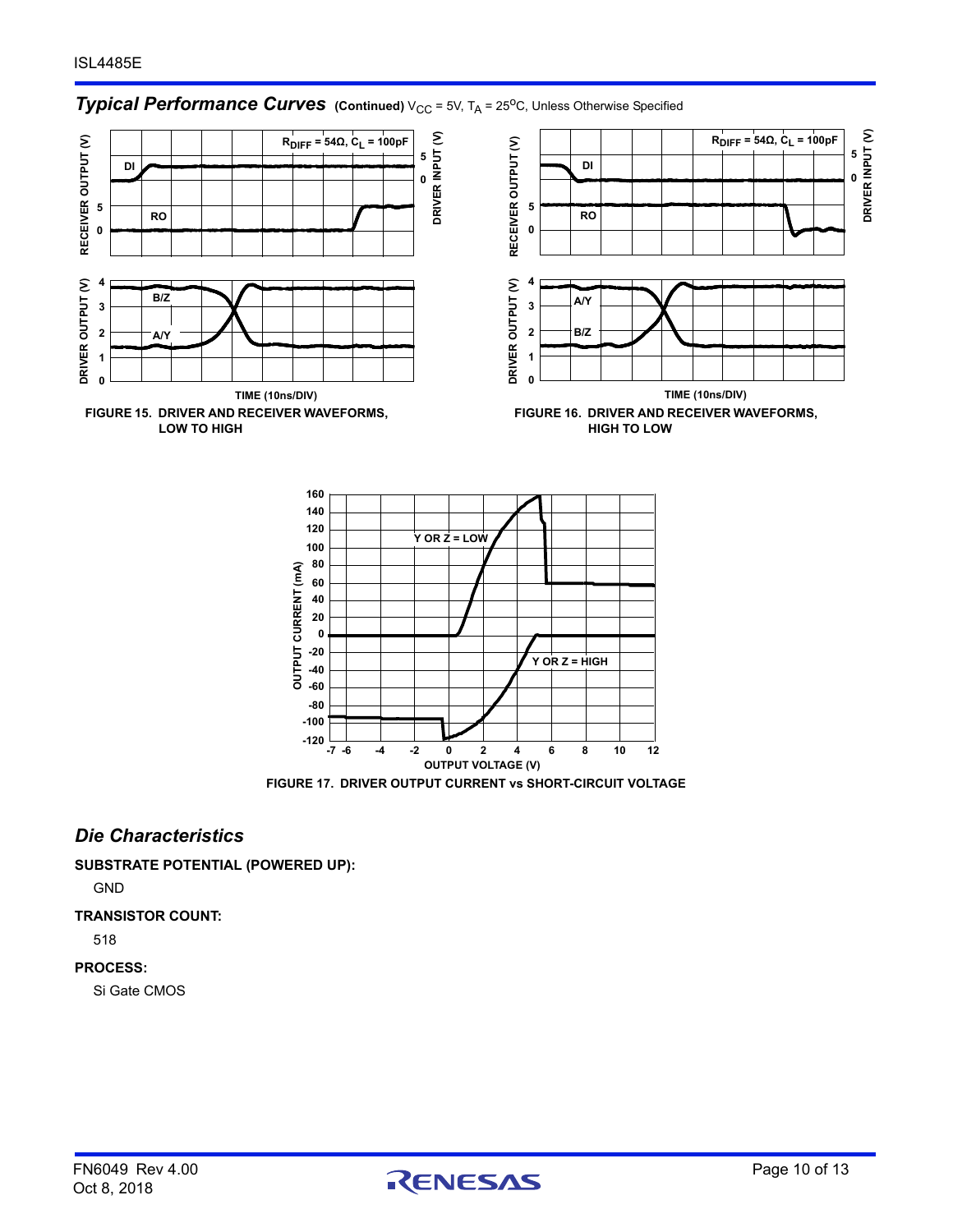| Revision History The revision history provided is for informational purposes only and is believed to be accurate, but not warranted. |
|--------------------------------------------------------------------------------------------------------------------------------------|
| Please visit our website to make sure you have the latest revision.                                                                  |

| <b>DATE</b> | <b>REVISION</b> | <b>CHANGE</b>                                                                                                                                                                                                                                                                                                                                                                                                                                                                                                                                                                                                                                                                                                                                                                                                                                                                                                                                             |
|-------------|-----------------|-----------------------------------------------------------------------------------------------------------------------------------------------------------------------------------------------------------------------------------------------------------------------------------------------------------------------------------------------------------------------------------------------------------------------------------------------------------------------------------------------------------------------------------------------------------------------------------------------------------------------------------------------------------------------------------------------------------------------------------------------------------------------------------------------------------------------------------------------------------------------------------------------------------------------------------------------------------|
| Oct 8, 2018 | FN6049.4        | Updated typical operating circuit on page 1.<br>Added Related Literature section to page 1.<br>Removed ISL4485EIB and ISL4485EIB-T from ordering information table on page 2.<br>Added Tape and Reel column and Notes 1, 2, and 3 to ordering information table on page 2.<br>Removed Intersil copyright information and added Renesas disclaimer.<br>Added Revision History to page 11.<br>Updated package outline drawing from revision 0 to revision 4. Changes between revisions:<br>-Revision 1: Initial revision<br>-Revision 1 to revision 2: Updated to new package outline drawing format by removing table, moving<br>dimensions onto drawing, and adding land pattern<br>-Revision 2 to revision 3: Changed the following values in Typical Recommended Landing Pattern:<br>2.41(0.095) to 2.20 (0.087)<br>$0.76(0.030)$ to $0.60(0.023)$<br>$0.200$ to 5.20(0.205)<br>-Revision 3 to revision 4: Changed text in Note 1 from "1982" to "1994" |

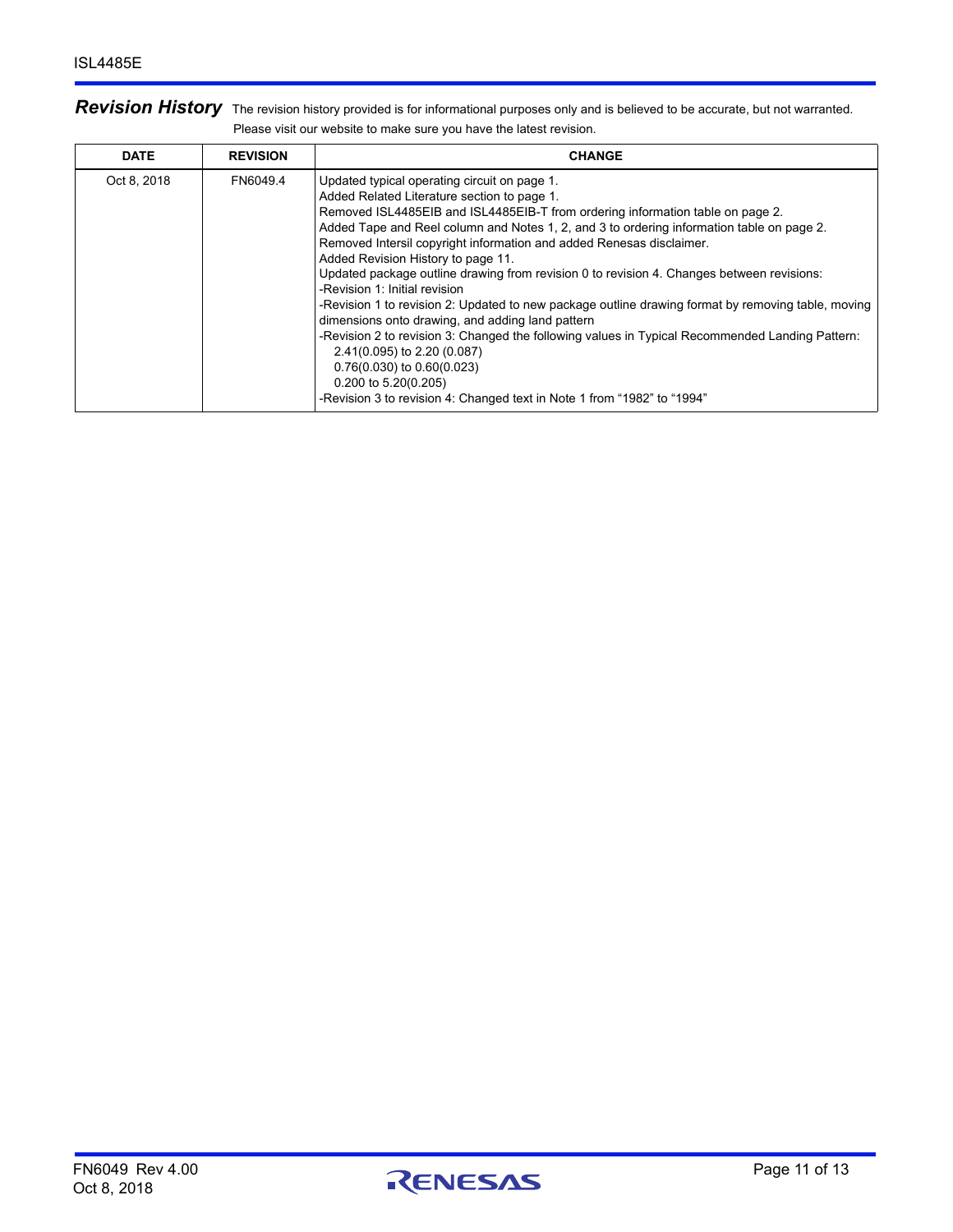# *Package Outline Drawing*

M8.15

8 LEAD NARROW BODY SMALL OUTLINE PLASTIC PACKAGE Rev 4, 1/12



**TOP VIEW**









**SIDE VIEW "A**

**NOTES:**

- **10. Dimensioning and tolerancing per ANSI Y14.5M-1994.**
- **11. Package length does not include mold flash, protrusions or gate burrs. Mold flash, protrusion and gate burrs shall not exceed 0.15mm (0.006 inch) per side.**
- **12. Package width does not include interlead flash or protrusions. Interlead flash and protrusions shall not exceed 0.25mm (0.010 inch) per side.**
- **13. The chamfer on the body is optional. If it is not present, a visual index feature must be located within the crosshatched area.**
- **14. Terminal numbers are shown for reference only.**
- **15. The lead width as measured 0.36mm (0.014 inch) or greater above the seating plane, shall not exceed a maximum value of 0.61mm (0.024 inch).**
- **16. Controlling dimension: MILLIMETER. Converted inch dimensions are not necessarily exact.**
- **17. This outline conforms to JEDEC publication MS-012-AA ISSUE C.**